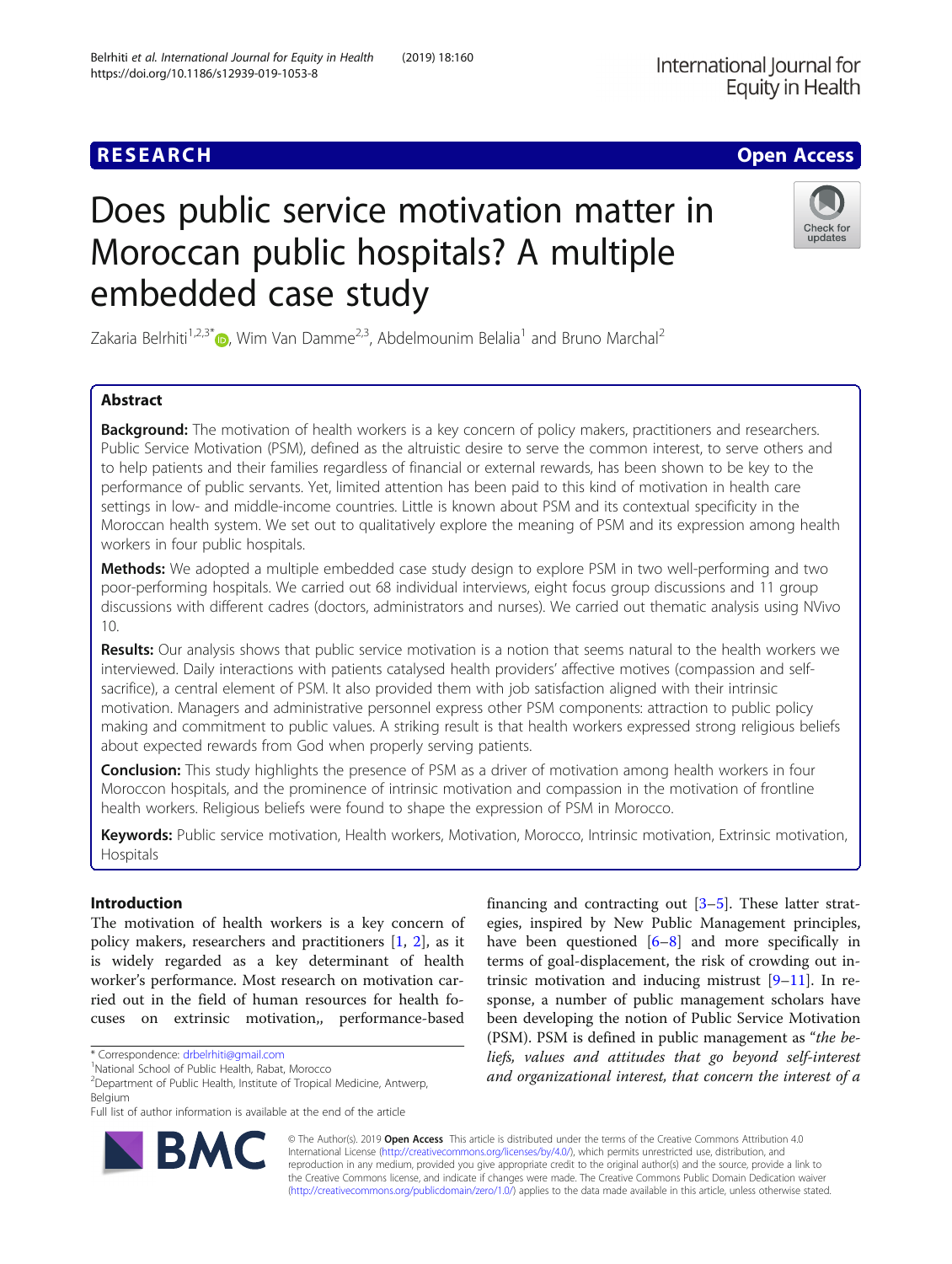# larger political entity, and that motivate individuals to act accordingly whenever appropriate" [[12\]](#page-10-0).

At the core of PSM are motives and actions that are intended to serve the public interest, to serve others and to improve the well-being of society [[13](#page-10-0)]. According to Perry and Wise (1990), three kinds of motives are associated with public service  $[14]$  $[14]$ . Rational motives refer to the aspiration of workers to participate in good public decision-making, because they consider this as a social duty or because it reinforces their image of selfimportance and self-esteem. Norm-based motives refer to the desire to altruistically serve the public interest or to serve the nation in order to contribute to social equity [[14,](#page-10-0) [15](#page-10-0)]. Affective motives involve identification with the public service, affective bonding with service users and compassion, contributing to self-sacrifice [[14](#page-10-0)–[16](#page-10-0)].

The interest in PSM is due to a number of positive effects that have been attributed to it. Research exploring these effects was mainly carried out among public servants in governmental agencies in the USA [[17](#page-10-0)–[19](#page-10-0)], Belgium [\[20](#page-10-0)], Switzerland [[21\]](#page-10-0), the Netherlands [\[22](#page-10-0)], Danemark [[23\]](#page-10-0), Malta [[24](#page-10-0)], South Korea [\[25](#page-10-0)] and China [[26\]](#page-10-0). The studies indicated significant statistical relationships between PSM on one hand, and individual performance, job satisfaction and reduced turnover on the other. These findings were supported by meta-analysis [[27](#page-10-0)–[30](#page-10-0)] and research designs using quasi-experimental designs [[31,](#page-10-0) [32](#page-10-0)].

The research on public service motivation started with substantial exploratory research about 20 years ago [[14](#page-10-0), [18,](#page-10-0) [33](#page-10-0)–[35](#page-10-0)]. Later, frameworks were developed that linked policy and management [[12\]](#page-10-0) or leadership [[36\]](#page-10-0) to PSM. The latter is now considered to be a complex psychological state that is influenced by leadership, organisational and contextual factors [\[24](#page-10-0), [33,](#page-10-0) [37](#page-10-0)–[40](#page-10-0)]. Indeed, research has shown that transformational leadership may contribute to PSM  $[41]$ , but that this is contingent on organisational and contextual characteristics [[42](#page-10-0)–[45](#page-10-0)]. Organisational factors include organisational culture [[37](#page-10-0), [46\]](#page-10-0) and job characteristics that favour increased contact with public service beneficiaries [[31,](#page-10-0) [32\]](#page-10-0). Contextual factors include the broader societal culture [\[47](#page-10-0), [48\]](#page-10-0), religion, family education and professionalism [[39,](#page-10-0) [40\]](#page-10-0).

The current state of the art points to the importance of developing robust research methodologies to explore the underlying mechanisms through which leadership, context and organisational attributes may influence PSM [[18,](#page-10-0) [29](#page-10-0), [33,](#page-10-0) [36](#page-10-0), [49,](#page-10-0) [50\]](#page-10-0). No research, to our knowledge, has explored the concept of PSM in Morocco, nor the contextual factors and mechanisms underlying the emergence of PSM in healthcare settings in Morocco. Yet, cultural differences may explain differences in meaning, antecedents and consequences across countries [\[46](#page-10-0), [51](#page-11-0), [52\]](#page-11-0).

The study we present here aimed at exploring the concept of public service motivation in Morocco and how it is expressed by health professionals and managers/administrators working in public hospitals. More specifically, we set out to identify how the notion of public service motivation is being defined by health workers, to explore the differences in the definition by cadre and to explore the factors that may influence PSM.

# **Methods**

This study is part of a larger research project that adopted the realist evaluation approach [[53\]](#page-11-0) to examine the links between leadership, staff motivation and performance. This study is exploratory in nature [[54\]](#page-11-0) in a sense that it explores the motivation of health workers using insights from PSM theory in the context of Morocco.

#### Setting

Morocco is a lower middle-income country with a population of 35.6 millions [\[55](#page-11-0)]. Islam is the religion of most Moroccans and this has an impact on daily life and work place practices [\[56](#page-11-0)–[58\]](#page-11-0). The Moroccan society is multicultural, collectivistic and strongly attached to family relationships and filial piety [[56,](#page-11-0) [57\]](#page-11-0).

In health, there has been a significant progress in many health indicators (e.g. 35% reduction of the maternal mortality rate between 2010 and 2016), the extension of the coverage to the poor and vulnerable populations, the decentralisation and the introduction of public private partnerships [\[59](#page-11-0), [60](#page-11-0)]. However, the Moroccan health system remains weak, ranked 134th out 195 countries in terms of health access and quality of care [[61\]](#page-11-0) with an inequitable access to care and a poorly regulated private sector [\[62](#page-11-0), [63\]](#page-11-0).

The Moroccan health system is constrained by an acute health workforce shortage, for instance having 0.7 doctors per 1.000 inhabitants and 0.92 nurses and midwives per 1.000 inhabitants) [[64,](#page-11-0) [65](#page-11-0)]. Studies indicated a lack of staff commitment, poor motivation, low job satisfaction and poor working conditions [[58](#page-11-0), [66](#page-11-0)] that have hampered the implementation of many health system reforms, for instance quality assurance programmes [[67](#page-11-0), [68\]](#page-11-0), fee exemption policies [[69](#page-11-0)]. Other studies found that these health workforce issues affected the quality of patient-provider interactions [\[70,](#page-11-0) [71\]](#page-11-0).

#### Study design

In this study, we adopted the case study design. The case here is PSM as experienced by health personnel in hospitals. The multiple embedded case study design is appropriate to the exploration of complex phenomena, such as PSM in real world settings and allows for comparison between sites [[72\]](#page-11-0). We purposefully selected two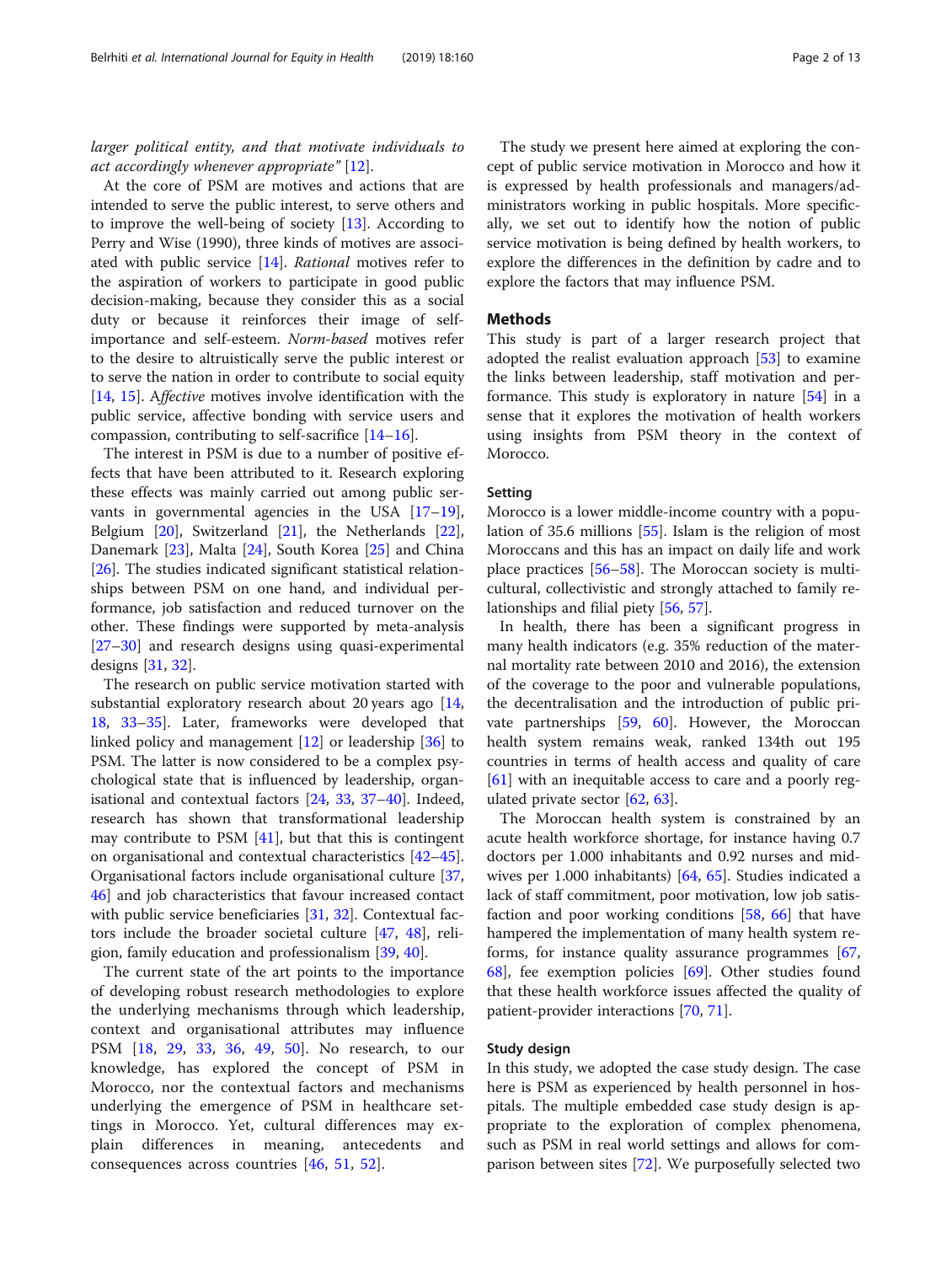high-performing and two low-performing hospitals. We used the results of the national quality assurance programme called concours qualité to select hospitals as our study sites. This programme assessed hospital performance in eight dimensions: (1) accessibility/availability/continuity; (2) patient security and responsiveness; (3) satisfaction; (4) ethics; (5) quality assurance; (6) resource utilisation; (7) technical competencies and (8) leadership. The overall performance score index is measured by the ratio between the actual score assessed by the external audit and the maximum obtainable score. We refer to [\[67](#page-11-0), [68\]](#page-11-0) for an overview of the programme. Using data from the quality assurance report 2011 [[73](#page-11-0)] and 2016 [\[74](#page-11-0)], we identified hospitals with a significant increase or decrease of performance between 2011 and 2016.

#### Conceptual framework

In the field of public management, the definition of PSM has evolved since 1990, broadening from 'individual predisposition' to a more detailed description (Table 1).

In the last two decades, most PSM research focused on developing measurement scales. These studies were carried out in the USA, Europe, Asia and South America [[78\]](#page-11-0). Wright noted a high degree of variability in operational definitions and a diversity of PSM scales [[79](#page-11-0)]. To overcome this diversity, Kim and colleagues [[80](#page-11-0)] refined the multidimensional scale developed by Perry and Wise [[35\]](#page-10-0) and validated it across 12 industrialised countries [[81](#page-11-0)–[83](#page-11-0)]. It comprises:

- Rational motives
	- attraction to public service, which means a "disposition to serve the public, to work for the common good, and to participate in public policy processes" [[15\]](#page-10-0).
- Norm -motives
	- commitment to public values, understood as "a personal disposition to pursue public values" [[15](#page-10-0)].
- Affective motives
	- compassion, defined as "an affective bonding with identified objects, such as other members of a social category or of a political system" [[15](#page-10-0)].
	- self-sacrifice, meaning "the willingness of public servants to forego financial rewards for the

intangible rewards they receive from serving the public" [[35](#page-10-0)].

In this study, we consider individual motivation as mix of motives including a continuum that ranges from extrinsic motivation to more autonomous forms of motivation (intrinsic motivation and PSM). We mean by intrinsic motivation 'the doing of an activity for its inherent satisfaction rather than for some separable conse-quences' [[84\]](#page-11-0). We adopt Ryan and Deci's definition of extrinsic motivation: "a construct that pertains whenever an activity is done in order to attain some separable outcome" (e.g. tangible and verbal rewards) [[84](#page-11-0)]. We adopted the definition of Vandenabeele of PSM. As explained below, we used the 4 components of PSM as defined by Kim et al. [[83\]](#page-11-0) and the concepts of intrinsic and extrinsic motivation as defined by Ryan and Deci [\[84\]](#page-11-0) to analyse the data.

#### Data collection and analysis

We started with interviews and then conducted group discussions. A document review was carried out all along the study. All data were collected during the period January–June 2018 (see Tables [2](#page-3-0) and [3](#page-3-0)).

#### Interviews

We started the data collection by interviewing hospital staff. In total, we carried out 68 in-depth interviews (IDI) with senior-, middle-, operational-level managers and health professionals [[85](#page-11-0), [86\]](#page-11-0). We explored the views of respondents on public service motivation, its definition and its expression, as well as the factors that may influence PSM. We used adapted open-ended interview guides for each category of respondents (Additional file [1\)](#page-9-0). These were tested in a pilot study with professionals. We carried out the interviews until saturation was attained.

#### (Focus) group discussions

In a second stage, we carried out eight focus group discussions and 11 group discussions with different cadres (administrators, nurses and doctors) to further explore the key constructs mentioned by interviewees in relation to motivation. This allowed us to deepen the analysis across different categories of health workers (Table [3](#page-3-0)).

| Table 1 Definitions of PSM           |                                                                                                                                                                                                                                 |
|--------------------------------------|---------------------------------------------------------------------------------------------------------------------------------------------------------------------------------------------------------------------------------|
| (Perry 1990) [75]                    | "An individual's predisposition to respond to motives grounded primarily or uniquely in public institutions and organizations."                                                                                                 |
| (Rainey and Steinbauer<br>1999) [76] | "General altruistic motivation to serve the interest of the community, people, state, a nation, human kind."                                                                                                                    |
| (Brewer and Selden, 2000)<br>[77]    | "The motivational force that induces individuals to perform meaningful public, community, and social service."                                                                                                                  |
| (Vandenabeele, 2007) [12]            | "The beliefs, values and attitudes that go beyond self-interest and organizational interest, that concern the interest of a larger<br>political entity, and that motivate individuals to act accordinaly whenever appropriate." |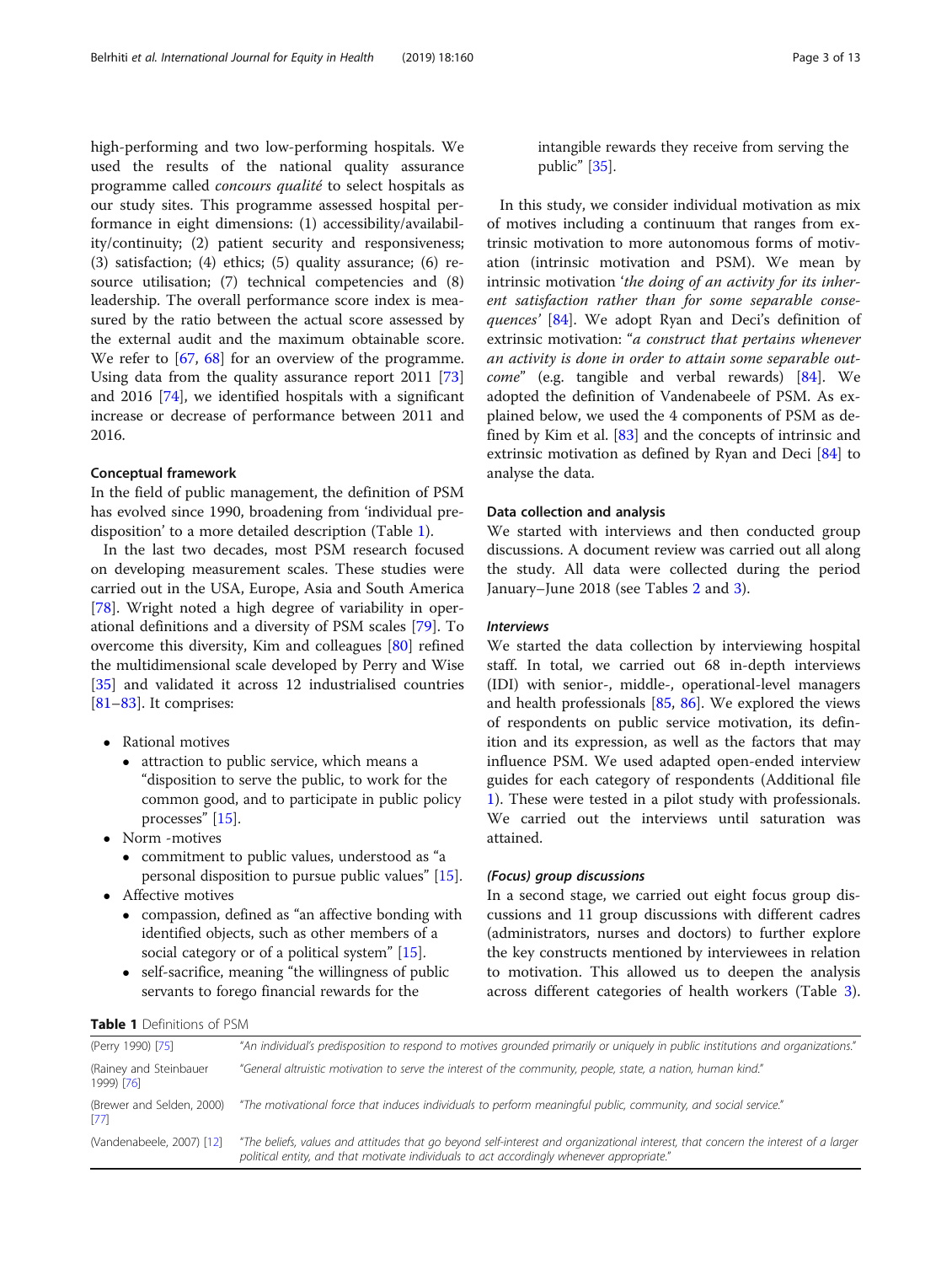<span id="page-3-0"></span>Table 2 Data collection

|                         | <b>FIMH</b> | <b>NHMH</b> | RKMH | SMBA |
|-------------------------|-------------|-------------|------|------|
| In-depth Interviews     |             | 18          | 16   |      |
| Focus group discussions |             |             |      |      |
| Group discussions       |             |             |      |      |

The FGD and group discussions were conducted by the first author, who used a facilitator guide (Additional file [2\)](#page-9-0). We conducted the FGD following standardised procedures described by Krueger and Morgan and used probes, asked follow up questions, summarised key themes and sought verification from participants [\[87,](#page-11-0) [88](#page-11-0)].

We used qualitative purposive sampling [[86](#page-11-0)] in order to identify respondents for the in-depth interviews and the focus group discussions. Interviews were carried out in Moroccan dialect. All interviews, FGDs and group discussions were audio-recorded with the exception of two interviews. In these specific cases, we took notes and transcribed the unrecorded interviews using memory recall [\[85](#page-11-0)]. All transcripts were checked for accuracy by two co-authors (ZB and BM).

Table 2 presents the breakdown per hospital. We used codes to identify respondents anonymously, referring to the hospital EJMH, NHMH, RKMH, SMBA.

At the end of each contact with research participants, we wrote a brief contact summary that included major themes and ideas arising from the interaction following guidance provided by Miles and Huberman, and Krueger [[87,](#page-11-0) [89](#page-11-0)]. Table 3 represents the summary of data collection tools and respondents' profiles (Additional files [3](#page-9-0), [4](#page-9-0), [5](#page-9-0) and [6](#page-9-0) provide detailed descriptions of the respondent characteristics).

#### Document review

In order to identify key elements in the broader health policy context and to describe the general context, we collected documents all along the study. Key informants at the four hospitals and at the Ministry of Health contributed to identifiying relevant documents. We focused on human resources availability and skill mix data, strategic plans, audit documents and quality assurance reports.

#### Table 3 Respondents characteristics

|                          | Individual Interviews |                |                |                | Group discussion    |                |                     |                     | Focus Group Discussion |                |                |                | Total |
|--------------------------|-----------------------|----------------|----------------|----------------|---------------------|----------------|---------------------|---------------------|------------------------|----------------|----------------|----------------|-------|
|                          | <b>EJMH</b>           | <b>NHMH</b>    | <b>RKMH</b>    | SMBA           | <b>EJMH</b>         | <b>NHMH</b>    | <b>RKMH</b>         | SMBA                | <b>EJMH</b>            | <b>NHMH</b>    | <b>RKMH</b>    | SMBA           |       |
| a. Professionnal Profile |                       |                |                |                |                     |                |                     |                     |                        |                |                |                |       |
| Doctors                  | 5                     | 10             | 3              | $\,8\,$        | 3                   | 3              | $\mathbf 0$         | $\overline{2}$      | 6                      | $\mathbf 0$    | $\mathbf 0$    | $\overline{4}$ | 44    |
| Pharmacist               | 1                     | 1              | $\mathbf{1}$   | $\circ$        | $\overline{2}$      | $\circ$        | $\circ$             | $\mathbf{1}$        | $\mathbf{0}$           | $\mathbf{0}$   | $\mathbf{0}$   | $\mathbf 0$    | 6     |
| Nurse                    | 8                     | 6              | 7              | 8              | 1                   | $\circ$        | 3                   | 5                   | 6                      | 8              | 5              | 7              | 64    |
| Administrator            | $\overline{3}$        | $\mathbf{1}$   | 5              | $\mathbf{1}$   | $\circ$             | 3              | $\overline{2}$      | 3                   | 8                      | $\Omega$       | $\mathbf{0}$   | 6              | 32    |
| Total                    | 17                    | 18             | 16             | 17             | 6                   | 6              | 5                   | 11                  | 20                     | 8              | 5              | 17             | 146   |
| b. Managerial Position   |                       |                |                |                |                     |                |                     |                     |                        |                |                |                |       |
| Senior                   | $\overline{4}$        | $\overline{4}$ | $\overline{2}$ | $\overline{4}$ | $\mathbf 0$         | $\mathbf 0$    | $\mathbf 0$         | $\mathsf{O}\xspace$ | $\mathbf 0$            | $\mathbf 0$    | $\mathbf 0$    | $\mathbf 0$    | 14    |
| Intermediate             | $\overline{7}$        | $\overline{2}$ | $\mathbf{1}$   | $\mathbf{1}$   | $\circ$             | $\mathbf{1}$   | $\mathbf{0}$        | $\circ$             | $\mathbf 0$            | $\mathbf{0}$   | $\mathbf{0}$   | $\mathbf{0}$   | 12    |
| Operational              | $\mathbf{1}$          | $\overline{4}$ | 5              | $\overline{2}$ | $\circ$             | $\circ$        | $\circ$             | $\circ$             | $\mathbf 0$            | $\mathbf{1}$   | $\mathbf{0}$   | $\mathbf{0}$   | 13    |
| Total                    | 12                    | 10             | 8              | $\overline{7}$ | $\mathbf 0$         | $\mathbf{1}$   | $\mathsf{O}\xspace$ | $\overline{0}$      | $\mathbf 0$            | $\mathbf{1}$   | $\mathbf 0$    | $\mathbf 0$    | 39    |
| c. Age category          |                       |                |                |                |                     |                |                     |                     |                        |                |                |                |       |
| $20 - 30$                | $\mathbf 0$           | $\overline{2}$ |                | 1              | $\mathsf{O}\xspace$ | $\mathbf 0$    | $\overline{2}$      | $\mathbf{1}$        | 3                      | $\overline{4}$ | $\overline{2}$ | 1              | 17    |
| $31 - 40$                | $\overline{7}$        | $\overline{4}$ | 3              | 3              | $\overline{2}$      | 3              | $\mathbf{1}$        | 6                   | $\overline{2}$         | $\overline{4}$ | $\overline{2}$ | 8              | 45    |
| $41 - 50$                | $\overline{2}$        | 8              | 7              | 8              | 3                   | $\mathbf{1}$   | $\overline{2}$      | $\mathbf{1}$        | 5                      | $\mathbf{0}$   | $\mathbf 0$    | $\overline{2}$ | 39    |
| $51 - 63$                | 8                     | $\overline{4}$ | 5              | 5              | $\mathbf{1}$        | $\overline{2}$ | $\mathbf{0}$        | $\overline{3}$      | 10                     | $\Omega$       | $\mathbf{1}$   | 6              | 45    |
| Total                    | 17                    | 18             | 16             | 17             | 6                   | 6              | 5                   | 11                  | 20                     | $\,8\,$        | 5              | 17             | 146   |
| d. Gender                |                       |                |                |                |                     |                |                     |                     |                        |                |                |                |       |
| F                        | 6                     | 10             | 5              | $\overline{4}$ | 4                   | $\overline{4}$ | 3                   | 7                   | 15                     | 6              | 3              | 13             | 80    |
| M                        | 11                    | 8              | 11             | 13             | $\overline{2}$      | $\overline{2}$ | $\overline{2}$      | $\overline{4}$      | 5                      | $\overline{2}$ | 2              | 4              | 66    |
|                          | 17                    | 18             | 16             | 17             | 6                   | 6              | 5                   | 11                  | 20                     | 8              | 5              | 17             | 146   |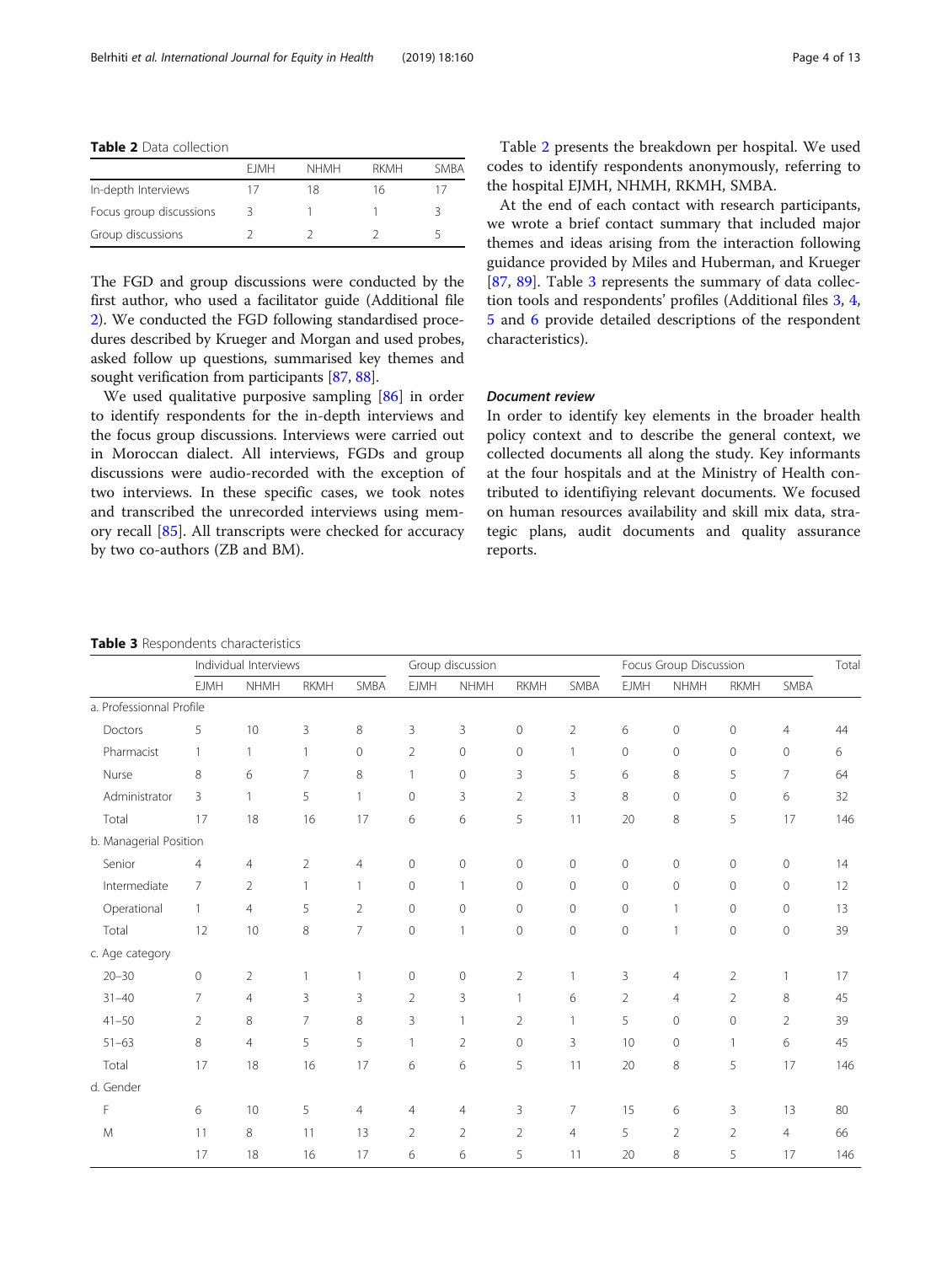# Analysis

We structured the qualitative data analysis along the analytic phases of compiling data, interpreting data, discussion and drawing conclusions [[90\]](#page-11-0). During the initial coding cycle, we coded all data sources (transcripts, contact summaries and field notes) using different coding techniques (concept, hypothesis and "in vivo" coding) [[91\]](#page-11-0) and used NVivo 10 v11. 4.3 software to manage the data [\[92](#page-11-0)]. During the second coding cycle or pattern coding, [[89\]](#page-11-0), we used the four PSM components (attraction to public service, commitment to public values, compassion, self-sacrifice) described by Kim and colleagues [\[83\]](#page-11-0) and the intrinsic/extrinsic types of motivation defined by Ryan and Deci [[84\]](#page-11-0). As we will present below, we also identified other categories of motives that emerged from the inductive analysis of data (religious based motives). The coding was discussed during research team meetings. These meetings were conducted at different moments during the analysis, focusing on the initial coding, the second coding cycle, the in-case analysis and the cross-case analysis.

# Ethical considerations

The research protocol was approved by the Moroccan Institutional Review Board in Rabat (n°90/16) and the Institutional Review Board of the Institute of Tropical Medicine, Antwerp (N° 1204/17). All interviewees were informed before the start of data collection about the study objectives, the topics, the type of questions and their right to refuse being interviewed or interrupt the interview at any time. The same information was included in an information sheet that was given to candidate interviewees and reiterated when the written consent form was discussed before the start of the interview. The informed consent forms were signed by the participants and co-signed by the researcher. A copy of the signed consent form was given to research participants.

# **Results**

In this section, we present how health workers belonging to different cadres define 'public service motivation' and identify which factors may influence the level of PSM. We start with a summary of the intrinsic and extrinsic motives of the respondents.

# What motivates health workers?

We found that the respondents were motivated by a mix of intrinsic and extrinsic motives.

# Intrinsic motives

Both nurses and doctors expressed the importance of their intrinsic motivation, which is fuelled by the

"I love my job. I chose deliberately to work at the emergency unit. I love working at the emergency unit. I am totally engaged. Handling serious medical emergencies is a motivation in itself". EJMH 38, Doctor.

"I am frustrated because my salary does not compensate my efforts. However, nursing is a noble profession that has nothing to do with financial incentives." NHMH 30, Nurse.

Performing non-clinical tasks such as participating in quality circles and community volunteering aligned with intrinsic motivation. This enhanced their feeling of selfefficacy.

"As for me, this [participating in the quality contest] was a great pleasure. I enjoyed that. This was not for the sake of doing good for others, but it was mainly for my own satisfaction… My objective was to accomplish this managerial task and to prove to myself that I can do this. This is why I was striving to make that effort." NHMH 10, Doctor.

"I participated in several 'medical caravans'. This was for me just pleasure. I just enjoyed it. It was not about the feeling to do good for others. I gained patient recognition and above all I felt self-efficacious toward patients". NHMH 31, Doctor

# Extrinsic motives

More extrinsic motivation-related drivers were reported as well, including the importance of recognition by leaders and patients.

"We need that leaders recognise our performance: 6.000 deliveries a year! We need that they congratulate us". SMBA 06, Midwife.

"We are satisfied when our effort is acknowledged by others (patients)." NHMH 13, Doctor

"When people came to thank me, because they get well because of me, I feel that I am the happiest man in the world. Because, I hate to walk around in the city and that people bad mouth me: "This obnoxious doctor did not treat me well". I cannot tolerate this." SMBA 18, Doctor.

Esteem from supervisors was highly valued and led some health workers to feel guilty when they do not meet their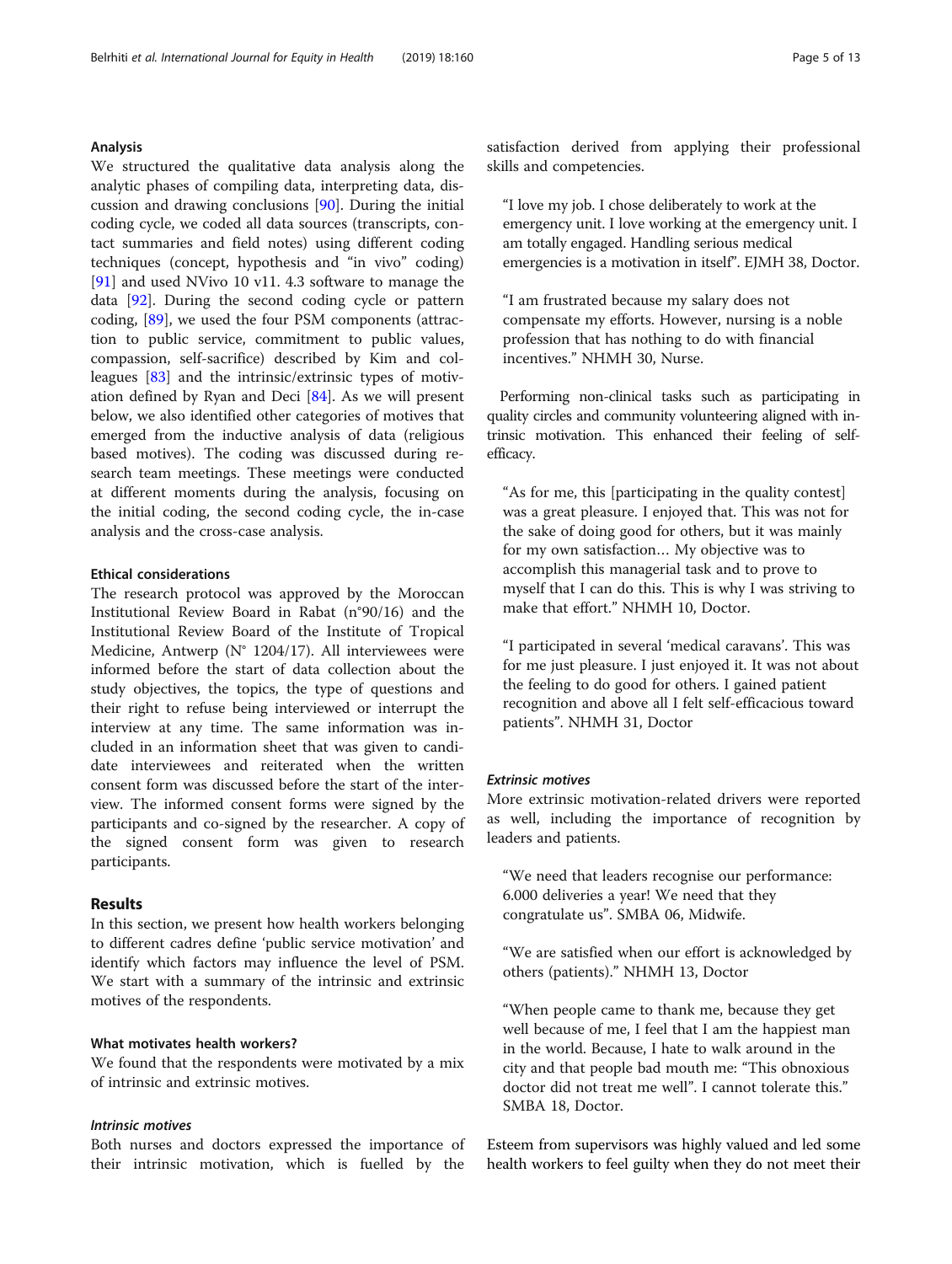supervisors expectations."I feel ashamed, if I did not do the work my superior ask me to do". SMBA 05, Nurse / senior manager.

Other sources of extrincic motivation mentioned by our respondents include job security, flexibility of working schedules and work-family life balance.

"Here in the public sector, there is a certain liberty, work is fluid. This is why I choose the public sector. I avoided the private sector where I could earn twice or thrice my salary, but I dropped the economic reasons, and chose to get the minimum wages offered in the public sector, because I chose to be free, because there is less hierarchy than in the private sector or in the university teaching hospital, where the doctor in chief could sanction me severely and even stop my salary." NHMH 2, Nurse.

"Why am I staying at the public sector? I can earn three times my salary in the private sector. Well, I have a six years old daughter, I need to enjoy her company." RKMH 3, Doctor.

# How is PSM defined?

It emerged from our analysis that public service motivation is a notion that seems natural to the health workers we interviewed. When talking about PSM, respondents mentioned several components: affective motives (compassion and self-sacrifice), normative motives (commitment to public values) and rational motives (attraction to public service). In addition, they reported religion-based motives they labelled as 'seeking divine rewards'.

# Affective motives

In terms of affective motives, our respondents talked mainly about compassion and self-sacrifice. To a striking degree, nurses and physicians expressed compassion with patients' conditions as a major motivational factor. This emotional response was also expressed by administrative personnel with frequent contacts with patients (e.g. cashiers).

"Patients are important for me because I got sick. So, I sense what the patients are feeling. My family members, my daughter and my grandmother got sick. So, I feel the pain patients are suffering from. I can feel their suffering. " SMBA 35, Nurse.

Staff were expressing compassion with the vulnerable and underprivileged members of the population. They were placing themselves in their situation and showing

empathy toward these patients and their families. This even led some of them to help patients pay user fees."One day, a citizen came to pay for laboratory tests for

his daughter who had fever and he could not afford to pay the fees. I added the missing amount from my own money. Not every day, but often, I bring small change to help citizens who do not have the full amount. My wallet is always opened." NHMH 29, Revenue officer.

Respondents explained that serving the underprivileged and caring for the poor is one of the reasons that kept them working in the public sector."Here, I work a lot with vulnerable citizens. It is a reward in itself to serve poor patients. It is my source of motivation". RKMH 3, Doctor

The notion of self-sacrifice was mentioned but not often. Some respondents expressed the importance of serving the patient compared with the financial rewards. Some health workers may forgo their own health needs in order to serve patients in what we call an "escalation of commitment"."Sometimes, I think I sacrifice a lot in order to serve others. We cannot justify this. It is not reasonable. It is 16h30 and I just ate! I do not eat. I lost weight, I got tuberculosis, I had cervical pain, arthralgia, backpain, a sciatica. I had thoracic pain because I suffered from a pleural effusion. Is it logical to suffer in order to treat patients?" EJMH 38, Doctor Emergency Unit.

"The cardiologist is highly concerned about patients. She is worried about them. Even if her shift ends at 4H30 pm, she keeps coming back to the hospital to check on them, even during weekends. She is continuously in contact with us by phone to check on her patients, their test results, their condition. She is omnipresent. If a patient is in a bad condition, she returns to the hospital. She does not have to, but she keeps coming back even during weekends. She is so consciencious and keeps checking on her patients. This is why she got sick!" EJMH 24 nurse.

# Norm-based motivation

In terms of norm-based motivation, our analysis shows that many respondents emphasised their desire to serve the public interest and their high sense of civic duty. They referred to these motives as feelings of citizenship, the desire to serve the nation, the citizens and the general interest, and the need to be rightful and equitable. This was expressed by all categories of staff (doctors, nurses and administrative staff).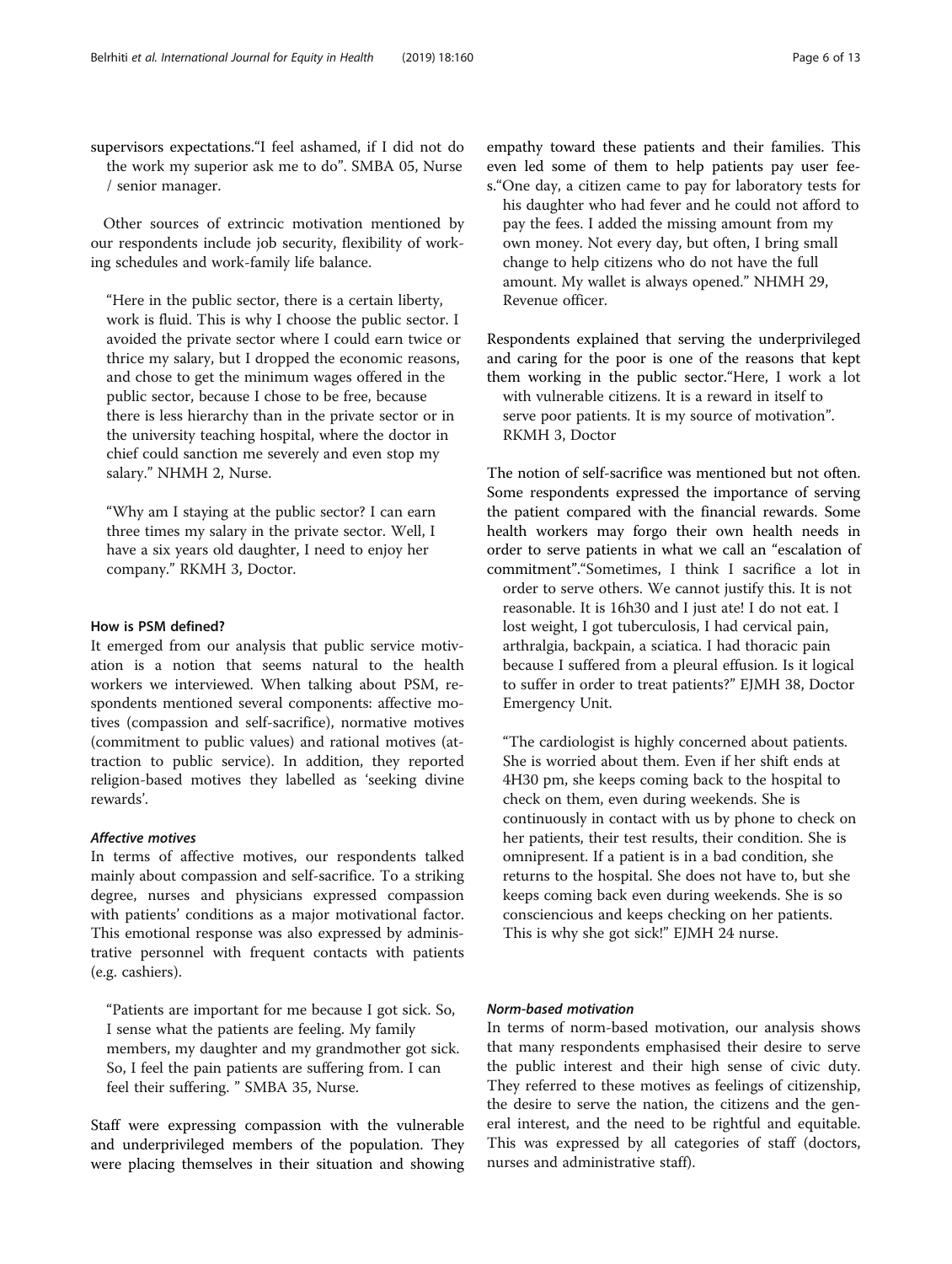"A love for our country, love of our territory, love of the land of our ancestors, love of neighbourhoods, we love to leave a suitable environment for our siblings." EJMH 8, Administrator.

"We are Moroccans serving Moroccans. I do not feel proud if I could not serve adequately our citizens. We are an integral part of this institution. The reputation of this institution is our reputation. We are a small cell within a large cell that is the Ministry of Health. We work with devotion". NHMH 16, Doctor.

Some of the health workers who expressed a commitment to public values described how that led to prosocial behaviours, such community volunteering."We care for the public service. We organized a community action in the former hospital location on a voluntary basis, without any instruction from the hospital administration. We noticed that the hospital garden was deteriorating. So, with other friends and union representatives, we refurbished the garden." EJMH 23, Nurse.

"I worked for non governemental organisations, doing medical caravans with doctors in rural areas in Walidia. I started working for NGOs not affiliated to any political party in 1979-1980. I believe that working for NGOs educates young people. We grew up doing medical caravans, serving the population, we worked with doctors till 8 or 9 pm." EJMH 41, Nurse.

# Rational motives

Finally, we examined in how far respondents mention rational motives for working in the public service. We found that nurses who occupy managerial positions emphasised the importance of participating in decisionmaking and the social importance of their function. They feel proud when they are consulted and involved in decision-making. For some, this contributes to their motivation, as it allows them to more effectively serve the public.

"As the chief of this department, the most important thing for me is when I am involved in decisionmaking. I do not only report on problems. As a leader, I suggest solutions that get always approved by the hierarchy." EJMH, 12 Nurse intermediate manager.

"This title [Chief Nursing Officer] allows me to commit to my job. As a chief nursing officer, I have an authority on all nurses in the hospital. Sincerely, this title motivates me because I am solicited by staff to provide them with the necessary support. This is

true for both doctors and nurses. I am fully satisfied when my opinion is listened to and taken into consideration. This makes me more motivated to fill this position that allows me to serve people." EJMH1, Senior manager, Nurse.

PSM was expressed similary by respondents from both poor- and high-performing hospitals. However, in poor performing hospitals, staff said they were suffering from psychological distress and feelings of guilt because of their inability to perform their job adequately and to ease their patients suffering."We lose patients stupidly because of a lack of material. There is no material to work with. You see patients die in front of you and you do not have necessary tools to save them. These conditions are beyond our control." SMBA 43, Doctor

This influenced negatively their well-being."When you do not have necessary material to work with, you are in trouble! It is not only a constraint, but a source of suffering. Instead of relieving patients' distress, it is us who get stressed." SMBA 45, Doctor

#### What contributes to public service motivation?

The respondents in both high- and poor-performing hospitals identified a number of factors that contribute to high PSM: family education, military service, volunteering, professionalism and religion.

# Family education

Health workers with a high level of PSM explained how family education and childhood experiences contributed to their high sense of civic duty and a high orientation to civic participation. Parent modelling and education led them to serve others and to act for the common good from a non-self-interested perspective.

"I do not take bribes. I have an ideal about the role of doctors in society. Their role is not limited to being a care provider at the hospital. They should get out to the community, sensitize the population during health education sessions. I feel satisfied when we organize a round table with practitioners and local representatives, when we organize medical caravans, when we circumcise children for the sake of God. I learned these principles through my parents' education. When we were young, we were educated to help people, to help others, neighbours, friends, siblings and family members. I cannot explain these things, I do not know if it is genetics, but we learn that we do not live alone but in a society. We depend on each other, we belong to a society, we live with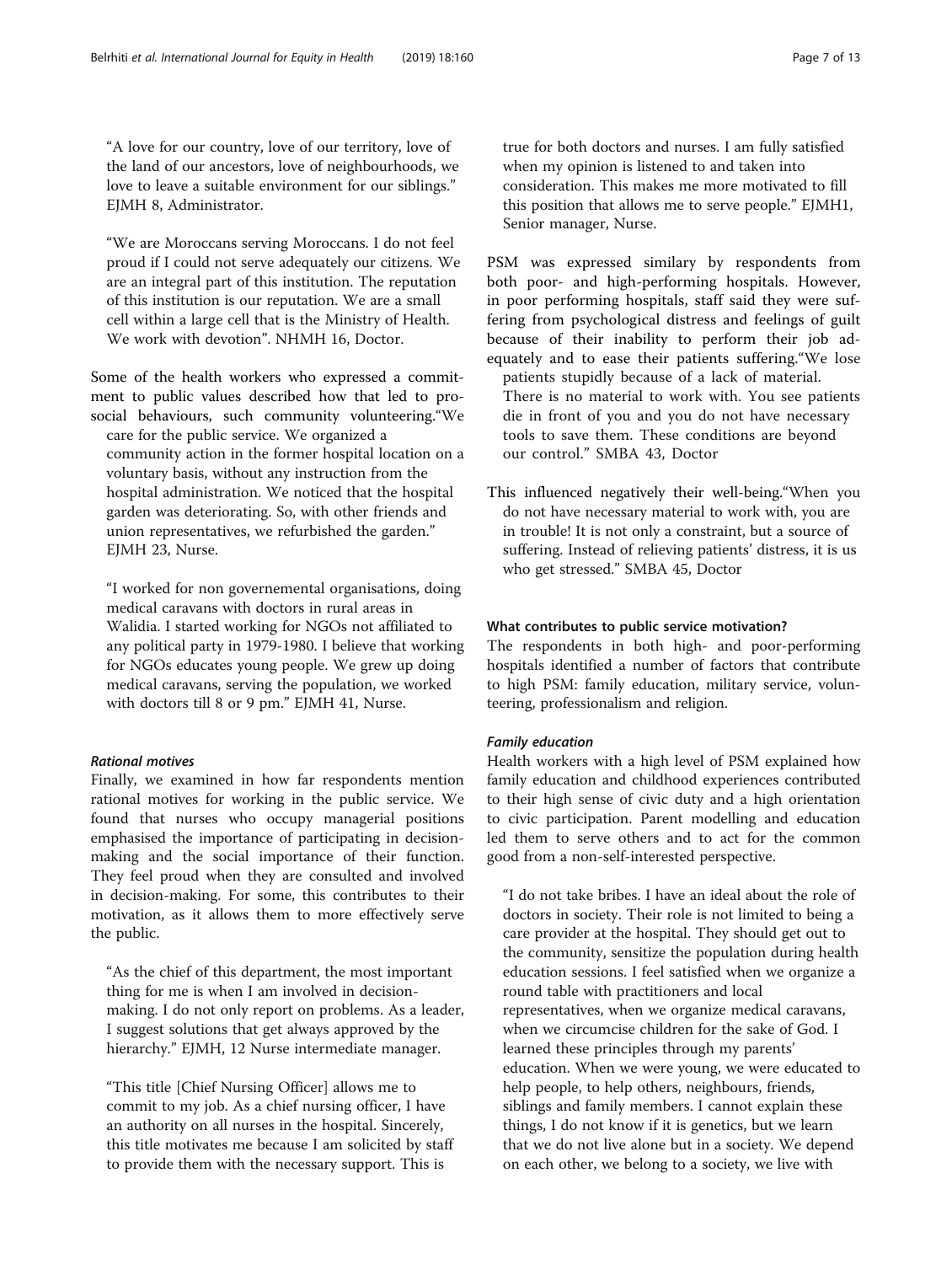neighbours and people. Everybody is leaning on others, like dominos." SMBA 40, Surgeon

#### Military service

Some health workers explained that their commitment to public values is reinforced by their former experience in the mandatory military service. These experiences provided them with high sense of civic duty and citizenship, which subsequently contributed to their feelings of public service motivation.

"Every health worker, specifically males, should do military service, as I did. At that time, I went to Al Farssia, a remote area in the Moroccan territory in the middle of nowhere. I used to stay there between two to three months and then would go back to town for a short period of time. Every time I went back to that region, I recognized the true meaning of life and the true value of things, when I compared urban life to these remote areas." NHMH 32, Doctor/Senior Manager.

"I was asked to join the military service. … I believe that in my country, we are more effective if we serve the poor, if we work for the interest of the most vulnerable citizens. The experience I had in the medical service in the military affected me a lot. It has shown me that Morocco needs more faithful and serious health workers." SMBA 18, Doctor

#### Volunteering

The experience with volunteering in remote areas during medical outreach caravans shaped the feelins of PSM of some respondents. They identified this as a catalyser of self-sacrifice and civic participation.

"From 1970 to 1980, I was part of an NGO doing medical caravans with physicians in rural areas. Volunteering educates people. When you grow up volunteering, you will be loving to serve the population. I worked for 8 to 9 hours a day without being paid. I did it for the sake of God without waiting for external rewards. EJMH 41, Nurse.

#### Professionalism

Some respondents value the comfort of the patients and expressed a strong sense of ethical responsibility towards them. They related this to their professional ethics and believe this attitude is embedded in their professional identity. They asserted that their behaviour is less

dependent on the supervision of their superiors than it is relying on their professional conscientiousness.

"I love my job. I cannot neglect my job. This is how I was educated and taught in the first place. I cannot let down a patient, even though I know that this (quality of care) does not depend only on me. I cannot. I try to help patients even if they are from other departments. I call the surgeon to deal with a patient with a suspicion of appendicitis, even if it is the job of the physician at the emergency department." SMBA 24, Nurse,

Their commitment to serve the patients is integrated within their professional identity but also with their religion." 'Citizens' means for me 'professional conscientiousness' [in Arabic, damir]. I have to serve them conscientiously. It is important part of my personality. I do not like to fail to properly perform my duty. My money will be then halal [Compliant with what is permitted in Islam]. NHMH 13, Nurse

#### Religious beliefs

Our analysis shows that quite some interviewees expressed strong religious beliefs about expected rewards from "God" when properly serving patients. They explained their altruistic behaviour by their expectance of divine rewards (called ajre in Arabic) when serving patients. This was expressed by nurses, administrators and doctors alike.

"He [the patient] praises God for you, he says nice prayers! "May Allah [God] be pleased with you. May Allah be merciful to you. May you be covered by the grace of God". At such moments, I feel reassured and relieved during my night shift. Then I go home fully satisfied." SMBA 35, Nurse.

"When serving people, you earn ajre (divine rewards) from God, which is far better than money." EJMH 18, Administrative staff.

'This is between us and God, Glory be to Allah. It is between me and God who created me. We do good deeds when serving patients because we need *ajre* [divine rewards]. We do not know what might occur to us in the future. We seek ajre from God. He is the only one who will reward us for our effort". SMBA 7, Nurse.

Our analysis indicates that religious beliefs may underlie public service motivation to the extent that these beliefs contribute to an altruistic and compassionate attitude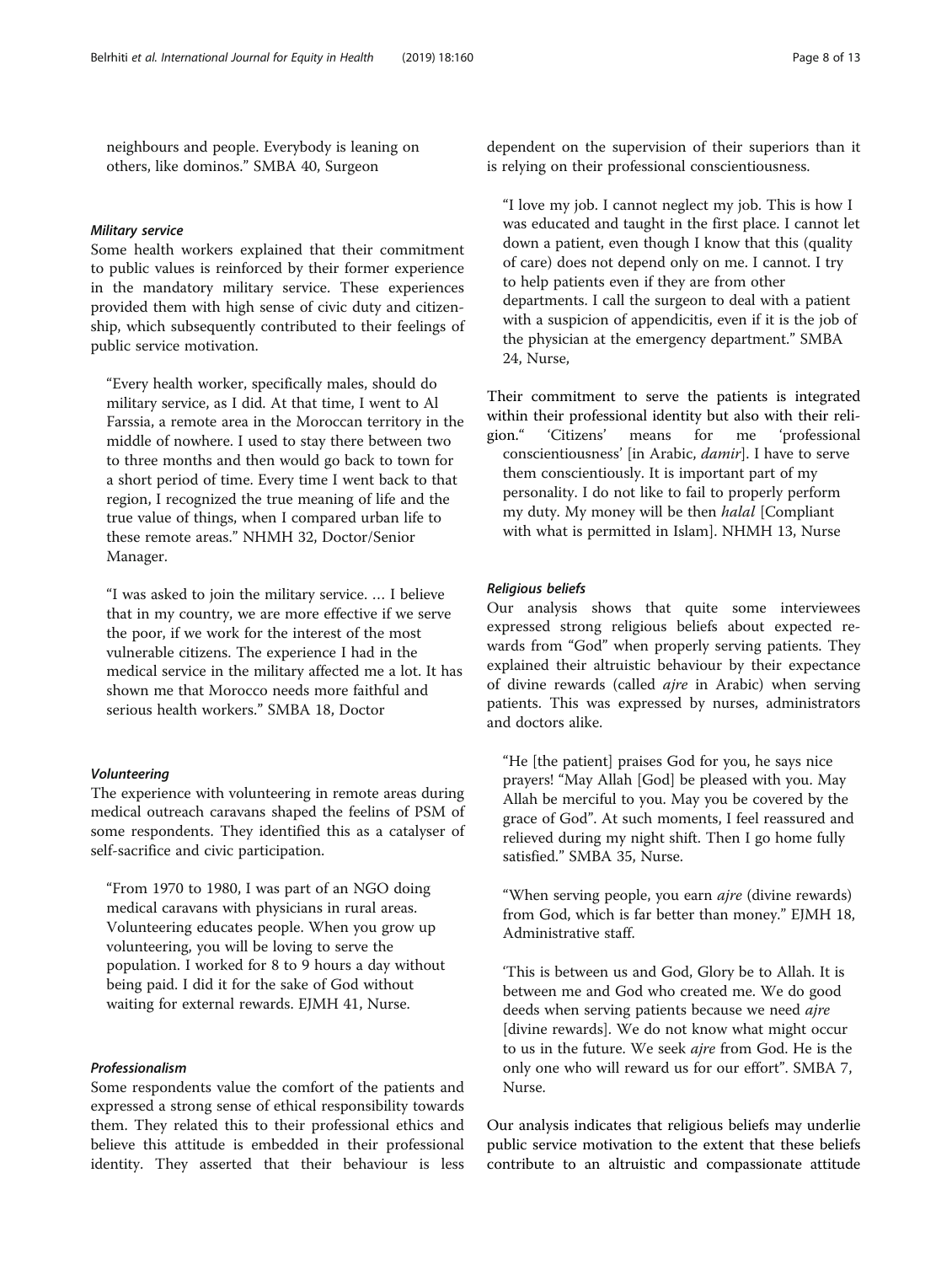towards patients as well as to commitment to public values."There is a religious element that plays a role in my motivation. We have to make our money halal [meaning in compliance with Islamic rules]. This means I have to work, to serve people. We are equal to them. We are all Muslims. They [patients] are our fellow countrymen, our fellow citizens. We are obliged to give them back what we owe to our country." NHMH 11, Surgeon, Intermediate-level manager.

Our data show that these religious beliefs are closely aligned to the professional sense of responsibility and duty, to the attraction to public service and to compassion."I am pleased when I treat patients decently and they pray God for you. I am pleased when I see that patients are happy and in a good state." SMBA 35, Nurse

"Have mercy on those on earth, the one in Heaven will have mercy on you ... This is our real profession, to love others. I am a human, I can also become sick. We are all patients". SMBA 17, Nurse

We found that for many health workers we interviewed, PSM and religious beliefs and values are intertwined. They express their altruistic and compassionate attitude towards patients as a spiritual personal obligation. When serving patients ethically and altruistically, they expect to receive intangible and divine rewards (in arabic hassanat' or ajre). They also frame this as a commitment to public values such as equity and patriotism."In Arabic

terms, we do this because we need to make our salary "Halal." [Halal means compliant with Islamic rules]. "Thank God." We said this because it is very important! We must make sure that our salary is halal before God and our own conscience. There is nobody watching over us, whether we came at 8 am in the morning or not". EJMH 9 doctor

When discussing PSM, health workers also referred to the 'Hadith', the sayings of the Prophet Muhammed, when they justified why they are committed to help patients and the underprivileged."[In the Prophet Muhammed sayings and teachings], the prophet said "Who served other muslims, is rewarded like someone who stayed a month praying in this mosque." This explains why I came early at 8h30 am. Sometimes, when I come late to work, I stay late in compensation, hoping that this way, God will help my siblings." NHMH 11, surgeon

"We are muslims. Then, satisfying the need of others is essential [referring to 'Hadith']. I feel satisfied and I enjoy that. We have an ideology that dominates our behaviour as muslims. We are not compensated directly but we get rewards later in other circumstances. Sometimes, I might serve and help this old lady we have just seen. By doing so, I might be helped in the future when I will experience the same situation." NHMH 7, Doctor.

# **Discussion**

In this study, we explored how health workers from four Moroccan hospitals describe public service motivation. We found that most respondents expressed some form of public service motivation, both in the high- and the poor-performing hospitals. Our respondents referred to the main elements identified by Kim et al.: compassion, self-sacrifice, commitment to public values, and attraction to public service.

In our four sites, we could clearly distinguish between administrators on one hand and health professionals (nurses and doctors) on the other. We found, in line with other study findings [\[32](#page-10-0), [93](#page-11-0), [94](#page-11-0)], that health professionals identified compassion and self-sacrifice as major components of PSM, while administrative staff (except those in direct contact with patients) and managers tended to indicate commitment to public values, besides feeling attracted to policy-making. Our analysis suggests, similarly to other PSM studies [[32,](#page-10-0) [93](#page-11-0)–[96\]](#page-11-0), that the nature of professional work and the daily interaction with patients catalyses affective motives among healthcare providers. This is conditioned by the ability of health workers to help and ease the suffering of patients. In our study, similarly with other empirical findings [\[16](#page-10-0), [97](#page-11-0), [98\]](#page-11-0), we found that health workers experiencing unnecessary deaths or harm to patients expressed high levels of psychological distress because of these events but also because of the conflict with their public service motivation.

Our study showed that managers, and nurses in management positions in particular, similar to previous studies [[46,](#page-10-0) [99\]](#page-11-0), valued the importance of social status and respect from other staff. This in line with the dominant organisational culture in the Moroccan public sector, which emphasises the importance of social status [[100](#page-11-0)– [102](#page-11-0)].

Although PSM scholars usually do not consider that intrinsic motivation is an essential part of PSM [[103](#page-11-0)], our study showed that health professionals are motivated by both PSM and intrinsic motivation and that both are sometimes difficult to disentangle. We found that doctors and nurses were highly intrinsically motivated by the task of caring and saving patients' lives. They enjoyed the perceived self-efficacy and the esteem from patients and their relatives. We tend to agree with Grant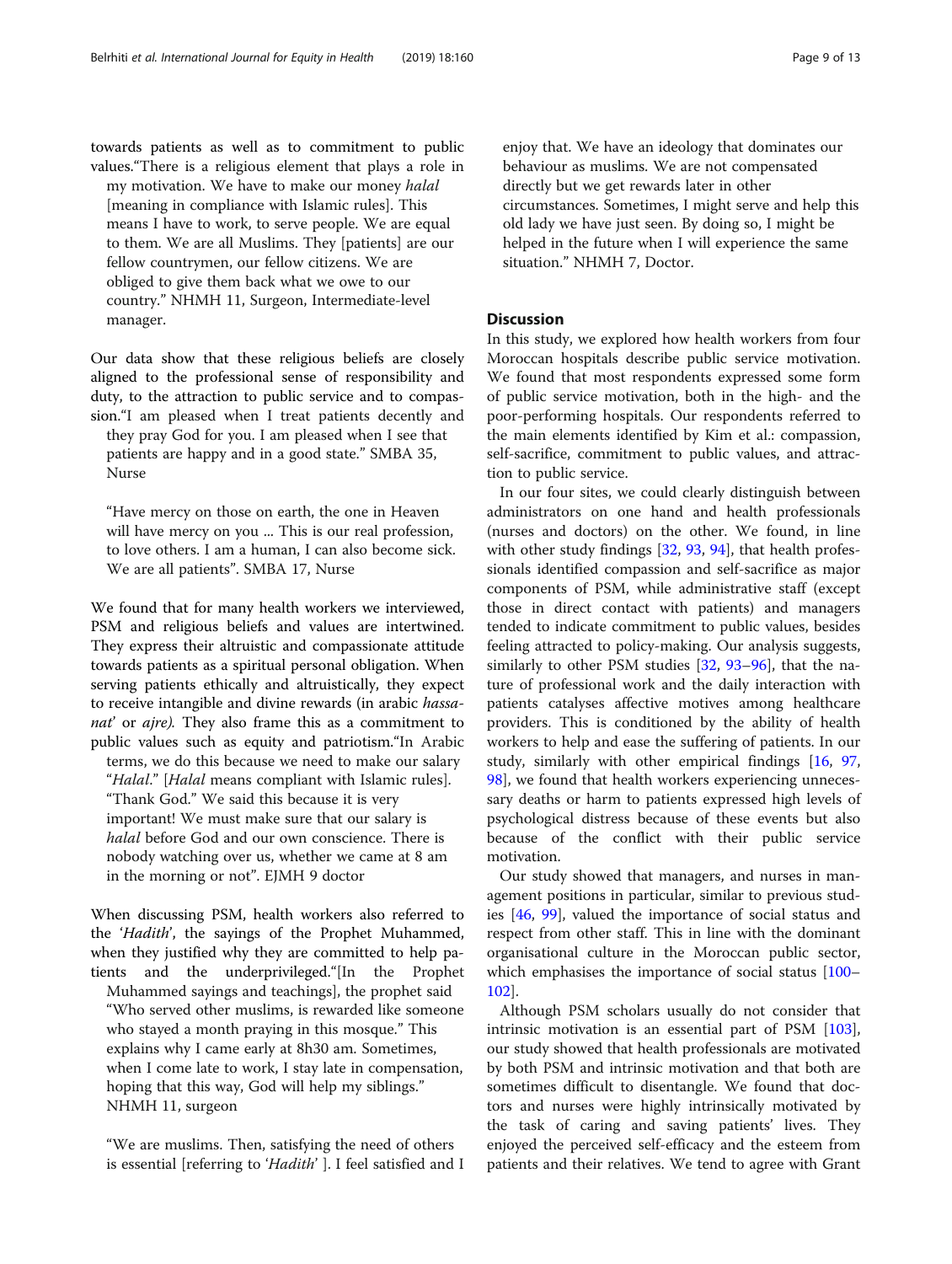<span id="page-9-0"></span>and Berry [[104,](#page-11-0) [105\]](#page-12-0) that intrinsic motivation is essential in maintaining the persistence of PSM in medical and nursing professions: the day-to-day interactions of these providers with patients shape and reinforce their helping role identity and this contributes to PSM [[32,](#page-10-0) [106,](#page-12-0) [107](#page-12-0)]. Our analysis showed that PSM and intrinsic motivation are related to personal volition: the locus of causality is internal. In that sense we agree with Perry (1990) that health workers have a mix of motives: PSM, intrinsic motivation and extrinsic motives (supporting their families, job security and stability, work family balance). The relative importance at any given time in one's career depends on contextual conditions and personal factors. This is line with findings from other studies in North African countries [[101,](#page-11-0) [108](#page-12-0), [109](#page-12-0)].

We also found that a number of respondents framed their public service motivation in religion-based motives, such as divine rewards (and Islam in general) and with roots in family education. This is similar to findings of studies in Morocco  $[56, 110-112]$  $[56, 110-112]$  $[56, 110-112]$  $[56, 110-112]$  $[56, 110-112]$  $[56, 110-112]$  $[56, 110-112]$ , Egypt  $[102]$ , and Tunisia [\[101\]](#page-11-0). In as far as religion and family education are social institutions that shape the identity of health workers before they enter the public health sector, these can be considered as contextual elements. Future research could focus on the underlying mechanisms by which religion and education influence the formation of health workers' identity and how that translates (or not) in PSM. Indications about this relationship is found in studies carried out in industrialised countries [[38](#page-10-0)–[40](#page-10-0), [113](#page-12-0)–[117](#page-12-0)].

As mentioned in the introduction, this study on PSM is part of a larger project looking into the relationship between leadership, motivation and performance. Future research needs to examine the link between PSM and individual and hospital performance. We think managers of public hospitals should be aware of the differences in PSM among health workers and adapt their leadership practices accordingly. In the Moroccan context, they may need to emphasise spiritual and public values when communicating about organisational mission and objectives, and reinforce the interaction of their early-carrier health personnel with the underprivileged parts of the population during, for instance, medical outreach and other community-level initiatives. Finally, they also may ensure that adequate resources are provided for frontline healthworkers to allow them to experience valued outcomes such as saving patients' lifes.

This study has a number of limitations. First, we did not measure actual levels of PSM, largely because of the time constraints which precluded validation of existing scales in Morocco. This study was thus necessarily exploratory in nature. Further studies should indeed validate, and adapt if necessary, the scales of for instance Kim et al. [\[83](#page-11-0)] in order to substantiate our results. Second, it would have been interesting to interview health workers who left the public service to explore their views on PSM. We also acknowledge that in hospital NHMH and RKMH, four planned FGDs were in practice carried out as group discussions because the necessary number of participants (6 to 8) was not reached.

# Conclusion

While the notion of PSM is not part of the management discourse in Morocco, we found that PSM seems to be a 'natural' concept to health workers in Moroccan public hospitals. We found that hospital staff are motivated by different drivers of PSM and that religious-based beliefs infuse the notion of public service. Hospital managers should pay more attention to the nature of staff motivation (PSM, intrinsic and extrinsic) and adapt their leadership practices accordingly.

#### Supplementary information

Supplementary information accompanies this paper at [https://doi.org/10.](https://doi.org/10.1186/s12939-019-1053-8) [1186/s12939-019-1053-8.](https://doi.org/10.1186/s12939-019-1053-8)

| Additional file 1: Open ended interview.                                         |
|----------------------------------------------------------------------------------|
| <b>Additional file 2:</b> Focus Group Discussion Guide (senior managers).        |
| Additional file 3: Sociodemographic characteristics, case study 1 (NHMH).        |
| <b>Additional file 4:</b> Sociodemographic characteristics, case study 2 (EJMH). |
| <b>Additional file 5:</b> Sociodemographic characteristics, case study 3 (RKMH). |
| <b>Additional file 6:</b> Sociodemographic characteristics, case study 4 (SMBA). |

#### Abbreviations

LMIC: Low and Middle Income Countries; OECD: Organisation for Economic Co-operation and Development; PSM: Public Service Motivation

#### Acknowledgement

We would like to thank all participants from the four hospitals who participated in the study.

#### Declarations

This research is part of PhD research frameworks exploring the relationship between leadership and motivation of health workers.

#### Authors' contributions

All the four authors contributed to the original design and writing of the manuscript. ZB carried out the data collection. BM cross-checked the transcripts. Initial coding was done by ZB and discussed between the research team members. ZB edited the final draft. All authors read and approved the final manuscript.

#### Funding

This work was funded through a PhD framework agreement between the Belgian Directorate-General for Development Cooperation and Humanitarian Aid, and the Institute of Tropical Medicine, Antwerp. The sponsors had no role in the study or in the writing of the paper.

#### Availability of data and materials

Not Applicable.

#### Ethics approval and consent to participate

The research protocol was approved by the Moroccan Institutional Review Board (n°90/16) of the Faculty of Medicine of Pharmacy, Rabat and the Institutional Review Board of the Institute of Tropical Medicine, Antwerp (n° 1204/17). All participants have been informed prior to the conduct of the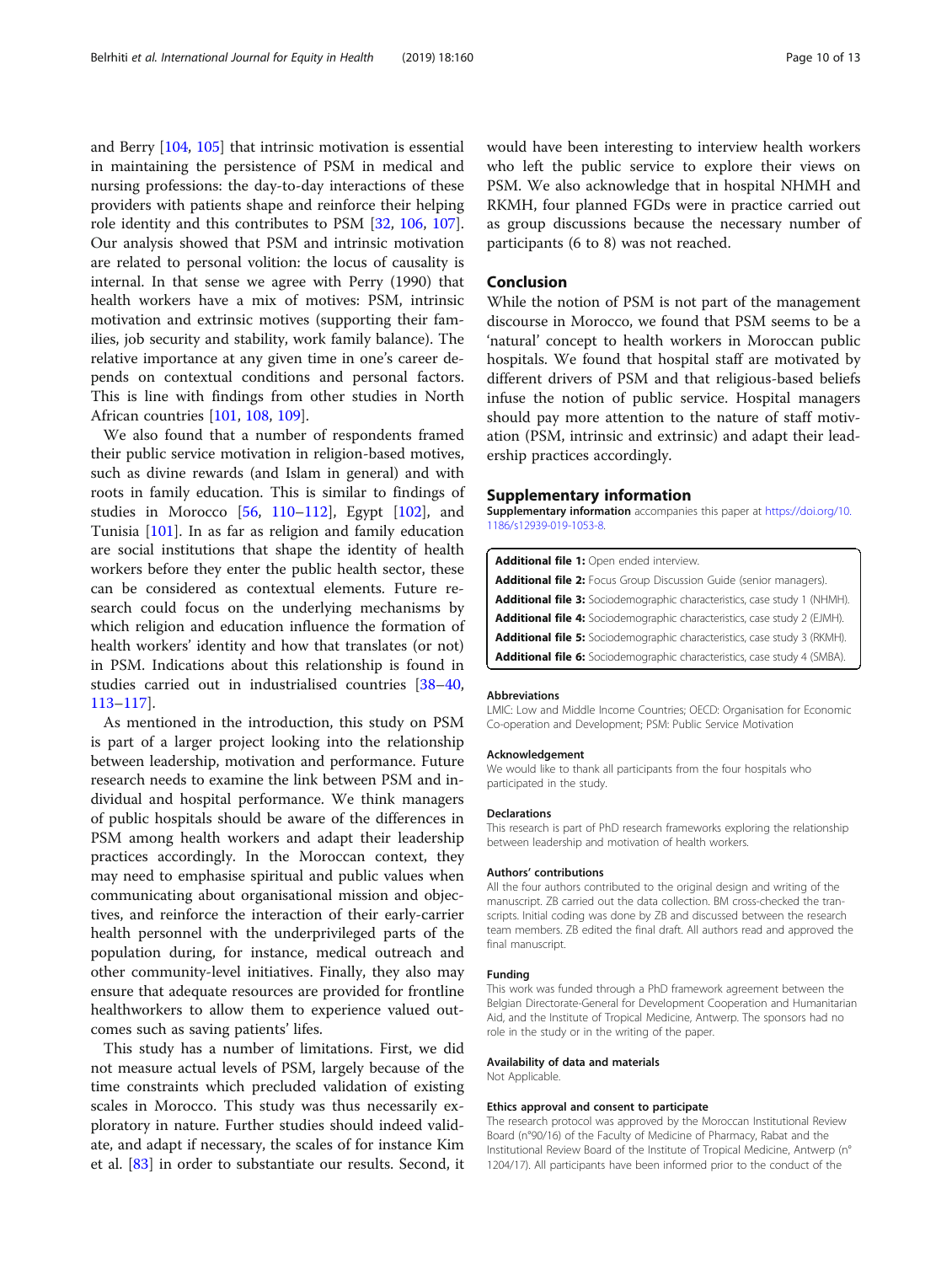<span id="page-10-0"></span>research and written consent forms were signed by the respondents and countersigned by the researcher. A signed copy was given to each respondents.

#### Consent for publication

Not applicable.

#### Competing interests

The authors declare that they have no competing interests.

#### Author details

<sup>1</sup>National School of Public Health, Rabat, Morocco. <sup>2</sup>Department of Public Health, Institute of Tropical Medicine, Antwerp, Belgium. <sup>3</sup>Vrije Universiteit Brussel, Brussels, Belgium.

#### Received: 18 June 2019 Accepted: 13 September 2019 Published online: 22 October 2019

#### References

- 1. George A, Scott K, Govender V. A health policy and systems research reader on human resources for health. Geneva: World Health Organisation; 2017.
- 2. Dieleman M, Gerretsen B, van der Wilt GJ. Human resource management interventions to improve health workers' performance in low and middle income countries: a realist review. Health Res Policy Syst. 2009;7(1):7.
- 3. Rowe AK, Savigny D, Lanata CF, Victora CG. How can we achieve and maintain high-quality performance of health workers in low-resource settings? Lancet. 2005;366(9490):1026–35.
- 4. Fillol A, Lohmann J, Turcotte-Tremblay A-M, Somé P-A, Ridde V. The importance of leadership and organizational capacity in shaping health workers' motivational reactions to performance-based financing: a multiple case study in Burkina Faso. Int J Health Policy Manag. 2019;8(5):272–9.
- 5. Kane S, Gandidzanwa C, Mutasa R, Moyo I, Sisimayi C, Mafaune P, et al. Coming full circle: how health worker motivation and performance in results-based financing arrangements hinges on strong and adaptive health systems. Int J Health Policy Manag. 2019;8(2):101–11.
- 6. Deci EL, Koestner R, Ryan RM. A meta-analytic review of experiments examining the effects of extrinsic rewards on intrinsic motivation. Psychol Bull. 1999;125(6):627.
- 7. Deci EL, Betley G, Kahle J, Abrams L, Porac J. When trying to win: competition and intrinsic motivation. Pers Soc Psychol Bull. 1981;7(1):79–83.
- Belle N, Cantarelli P. Monetary incentives, motivation, and job effort in the public sector. Rev Public Pers Adm. 2015;35(2):99–123.
- 9. Denhardt RB, Denhardt JV. The new public service: serving rather than steering. Public Adm Rev. 2000;60(6):549–59.
- 10. Frey BS, Homberg F, Osterloh M. Organizational control systems and payfor-performance in the public service. Organ Stud. 2013;34(7):949–72.
- 11. Frey BS, Jegen R. Motivation crowding theory. J Econ Surv. 2001;15(5):589–611.
- 12. Vandenabeele W. Toward a public administration theory of public service motivation. Public Manag Rev. 2007;9(4):545–56.
- 13. Perry JL, Vandenabeele W. Behavioral dynamics: Institutions, Identities, and Self regulation. In: Perry JL, Hondeghem A, editors. Motivation in Public Management: the call of public service United States. New York: Oxford University Press; 2008. p. 56–79.
- 14. Perry JL, Wise LR. The motivational bases of public service. Public Adm Rev. 1990;50:367-73.
- 15. Kim S, Vandenabeele W. A strategy for building public service motivation research internationally. Public Adm Rev. 2010;70(5):701–9.
- 16. Molinsky A, Margolis J. Necessary evils and interpersonal sensitivity in organizations. Acad Manag Rev. 2005;30(2):245–68.
- 17. Naff KC, Crum J. Working for America. Rev Public Pers Adm. 1999;19(4):5–16.
- 18. Park SM, Rainey HG. Leadership and public service motivation in U.S. Federal agencies. Int Public Manag J. 2008;11(1):109–42.
- 19. Bright L. Does Person-Organization Fit Mediate the Relationship Between Public Service Motivation and the Job Performance of Public Employees? Rev Public Pers Adm. 2007;27(4):361–79.
- 20. Vandenabeele W. The mediating effect of job satisfaction and organizational commitment on self-reported performance: more robust evidence of the PSM—performance relationship. Int Rev Adm Sci. 2009; 75(1):11–34.
- 21. Ritz A. Public service motivation and organizational performance in Swiss federal government. Int Rev Adm Sci. 2009;75(1):53–78.
- 22. Leisink P, Steijn B. Public service motivation and job performance of public sector employees in the Netherlands. Int Rev Adm Sci. 2009;75(1):35–52.
- Bøgh Andersen L, Serritzlew S. Does public service motivation affect the behavior of professionals? Int J Public Adm. 2012;35(1):19–29.
- 24. Camilleri E, Van Der Heijden BIJM. Organizational commitment, public service motivation, and performance within the public sector. Public Perform Manag Rev. 2007;31(2):241–74.
- 25. Kim S. Individual-level factors and organizational performance in government organizations. J Public Adm Res Theory. 2005;15(2):245–61.
- Li X. An empirical study on public service motivation and the performance of government employee in China. Can Soc Sci. 2008;4(2):18.
- 27. Ritz A, Brewer GA, Neumann O. Public service motivation: a systematic literature review and outlook. Public Adm Rev. 2016;76(3):414–26.
- 28. Homberg F, McCarthy D, Tabvuma V. A meta-analysis of the relationship between public service motivation and job satisfaction. Public Adm Rev. 2015;75(5):711–22.
- 29. Petrovsky N, Fabian Homberg DVTD, Ritz A. Public service motivation and performance: a critical perspective. Evidence-Based HRM. 2014;2(1):57–79.
- 30. Warren DC, Chen L-t. The relationship between public service motivation and performance. In: Rincquist E, editor. Meta-analysis for public management and policy. San Francisco: Wiley; 2013.
- 31. Bellé N. Leading to make a difference: a field experiment on the performance effects of transformational leadership, perceived social impact, and public service motivation. J Public Adm Res Theory. 2014;24(1):109–36.
- 32. Bellé N. Experimental evidence on the relationship between public service motivation and job performance. Public Adm Rev. 2013;73(1):143–53.
- 33. Perry J, Hondeghem A. Motivation in public management: the call of public service. New York: Oxford University Press; 2008.
- 34. Rainey HG. Reward preferences among public and private managers: in search of the service ethic. Am Rev Public Adm. 1982;16(4):288–302.
- 35. Perry JL. Measuring public service motivation: an assessment of construct reliability and validity. J Public Adm Res Theory. 1996;6(1):5–22.
- 36. Wright BE, Moynihan DP, Pandey SK. Pulling the levers: transformational leadership, public service motivation, and mission valence. Public Adm Rev. 2012;72(2):206–15.
- 37. Wise LR. Bureaucratic posture: on the need for a composite theory of bureaucratic behavior. J Public Adm Rev. 2004;64(6):669–80.
- 38. Vandenabeele W. Who wants to deliver public service? Do institutional antecedents of public service motivation provide an answer? Rev Public Pers Adm. 2011;31(1):87–107.
- 39. Pandey SK, Stazyk ECJ. Antecedents and correlates of public service motivation. Motivation in public management: the call of public service. Oxford: Oxford University Press; 2008. p. 101.
- 40. Perry J. Antecedents of public service motivation. J Public Adm Res Theory. 1997;7(2):181–97.
- 41. Liu B, Hu W, Cheng Y-C. From the west to the east. Public Pers Manag. 2014;44(1):25–45.
- 42. Barling J, Weber T, Kelloway EK. Effects of transformational leadership training on attitudinal and financial outcomes: a field experiment. J Appl Psychol. 1996;81(6):827.
- 43. Dvir T, Eden D, Avolio BJ, Shamir B. Impact of transformational leadership on follower development and performance: a field experiment. Acad Manag J. 2002;45(4):735–44.
- 44. Grant AM. Leading with meaning: beneficiary contact, prosocial impact, and the performance effects of transformational leadership. Acad Manag J. 2012; 55(2):458–76.
- 45. Kirkpatrick SA, Locke EA. Direct and indirect effects of three core charismatic leadership components on performance and attitudes. J Appl Psychol. 1996;81(1):36.
- 46. Moynihan DP, Pandey SK. The role of organizations in fostering public service motivation. Public Adm Rev. 2007;67(1):40–53.
- 47. Ritz A, Brewer GA. Does societal culture affect public service motivation? Evidence of sub-national differences in Switzerland. Int Public Manag J. 2013;16(2):224–51.
- 48. Rockstuhl T, Dulebohn JH, Ang S, Shore LM. Leader-member exchange (LMX) and culture: a meta-analysis of correlates of LMX across 23 countries. J Appl Psychol. 2012;97(6):1097–130.
- 49. Chapman C, Getha-Taylor H, Holmes MH, Jacobson WS, Morse RS, Sowa JE. How public service leadership is studied: an examination of a quarter century of scholarship. Public Adm. 2016;94(1):111–28.
- 50. Moynihan DP, Pandey SK, Wright BE. Transformational leadership in the public sector: empricial evidence of Its effects. In: Dwivedi YK, Shareef MA,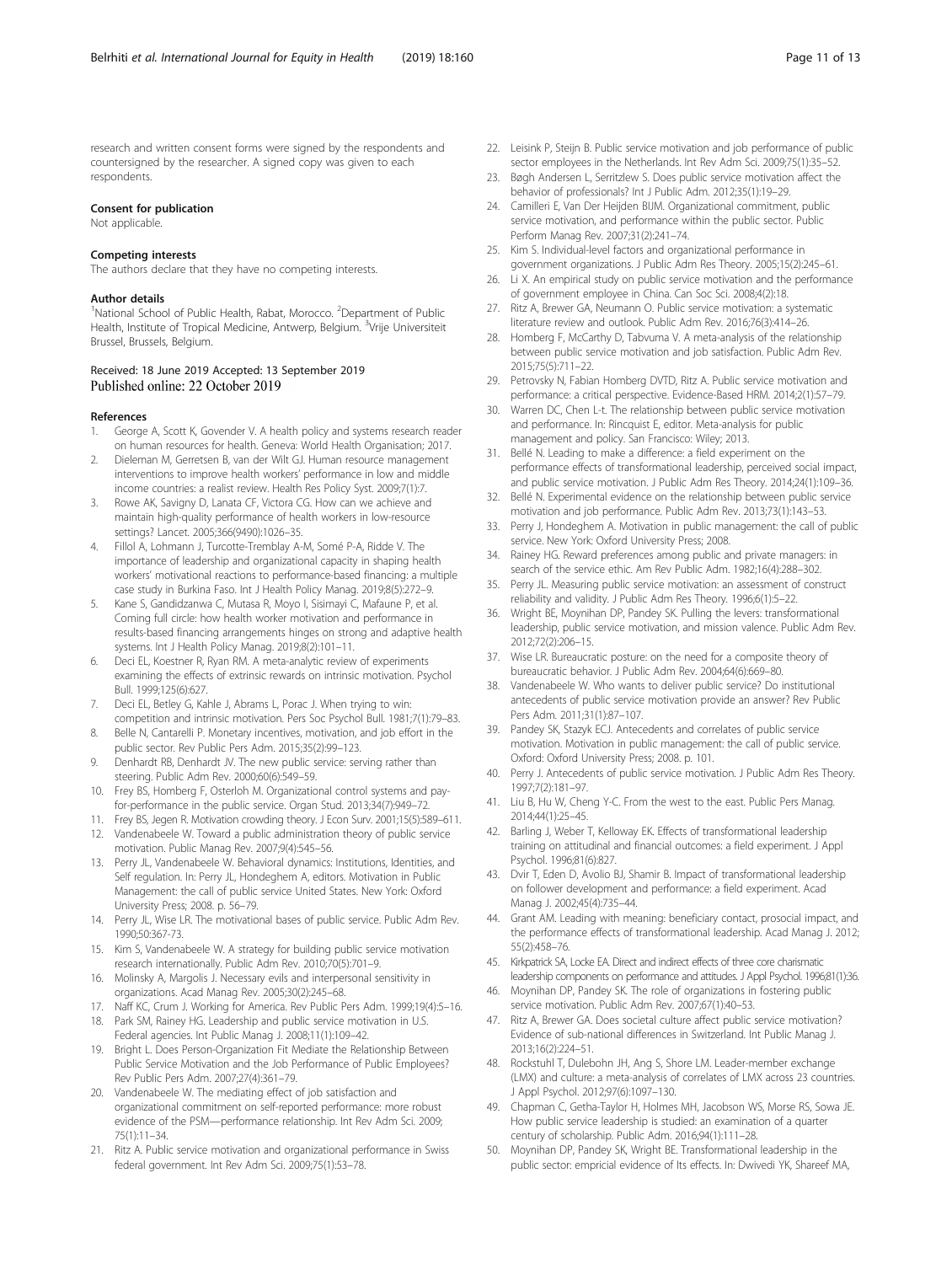<span id="page-11-0"></span>Pandey SK, Kumar V, editors. Public administration reformation: market demand from public organizations: Routeledge/ Taylor and Francis; 2014. p. 87–104.

- 51. Coursey D, Yang K, Pandey SK. Public service motivation (PSM) and support for citizen participation: a test of Perry and Vandenabeele's reformulation of PSM theory. Public Adm Rev. 2012;72(4):572–82.
- 52. Vandenabeele W. Development of a public service motivation measurement scale: corroborating and extending Perry's measurement instrument. Int Public Manag J. 2008;11(1):143–67.
- 53. Pawson R, Tilley N, Tilley N. Realistic evaluation. London, Thousand Oaks, New Delhi: SAGE Publications; 1997.
- 54. Gilson L. Health policy and systems research a methodology reader. Geneva: World Health Organization, Alliance for Health Policy and System Research; 2012.
- 55. Royaume du Maroc, Ministère de la Santé. Enquête Nationale sur la Population et la Santé Familiale (ENPSF)-2018. In: Direction de la population et ressources financières. Morocco: Rabat; 2018.
- 56. Cox JB, Estrada SD, Lynham SA, Motii N. Defining human resource development in Morocco: an exploratory inquiry. Hum Resour Dev Int. 2005; 8(4):435–47.
- 57. Hofstede G, Hofstede GJ, Minkov M. In: Hill MG, editor. Cultures and organizations. Intercultural cooperation and its importance for survival. Software of the mind. New York, Chicago, San Fransisco, Lisbon, London, Madrid, Mexico, Milan, New Delhi, San Juan, Seoul, Singapore, Sydney, Toronto: Mc Graw Hill; 2010.
- 58. The PPE Campaign partners, Semlali H. The Morocco country case study: positive practice environments; Morocco case study: health care environments in Morocco. Geneva: The Global Health Workforce Alliance; 2010.
- 59. Moh. Plan santé 2025 le citoyen au coeur de notre système de santé. Rabat: Royaume du Maroc; Ministère de la santé; 2018.
- 60. Akhnif E, Macq J, Meessen B. The place of learning in a universal health coverage health policy process: the case of the RAMED policy in Morocco. Health Res Policy Syst. 2019;17(1):21.
- 61. Barber RM, Fullman N, Sorensen RJ, Bollyky T, McKee M, Nolte E, et al. Healthcare access and quality index based on mortality from causes amenable to personal health care in 195 countries and territories, 1990– 2015: a novel analysis from the global burden of disease study 2015. Lancet. 2017;390(10091):231–66.
- 62. Gruenais ME, Amine M, de Vincent B, Guillermet E, Guennif S, Hachri H, et al. Les disparités dans l'accès au soins au Maroc. 2010.
- 63. Royaume du Maroc. Stratégie sectorielle Ministère de la santé 2012.
- 64. WHO. Health workforce requirements for universal health coverage and the sustainable development goals. (Human Resources for Health Observer, 17). Geneva: World Health Organization; 2016. Report No.: 9241511400
- 65. WHO. Working together for health: the world health report 2006. 2006.
- 66. Gruenais ME. une approche qualitative de la question de la motivation des personnels de santé. Le point de vue des acteurs de la région sanitaire du grand Casablanca. Rabat: Institut National d'Administration Sanitaire Observatoire régional de la Santé, Institut de Recherche Developpement; 2008.
- 67. Sahel A, DeBrouwere V, Dujardin B, Kegels G, Belkaab N, Alaoui BA. Implementing a nationwide quality improvement approach in health services. Leadersh Health Serv (Bradf Engl). 2015;28(1):24–34.
- 68. Sahel A, Alaoui Belghiti A, DeBrouwere V, Valente Soares F, Kegels G, Belkaab N, et al. A systemic approach to quality improvement in public health services. Leadersh Health Serv. 2015;28(1):8–23.
- 69. Marchal B, Van Belle S, De Brouwere V, Witter S. Studying complex interventions: reflections from the FEMHealth project on evaluating fee exemption policies in West Africa and Morocco. BMC Health Serv Res. 2013;13(1):469.
- 70. Essolbi A, Assarag B, Laariny SE, Belalia A, Marchal B, Brouwere VD. Evaluation des prestations de service :Étude de la performance des centres de santé au Maroc. Rabat: Office National des Droits de l'Homme; 2017.
- 71. Royaume du Maroc C. Les soins de santé de base vers un accès équitable et généralisé. Rabat: Conseil Economique, Social et Environnemental; 2013.
- 72. Yin RK. Case study research and applications: design and methods. Thousand Oaks: Sage publications; 2018.
- 73. Ministère de la Santé du Maroc. Concours Qualité fourth edition 2011. Rabat: Direction des Hopitaux et Soins Ambulatoires; 2011.
- 74. Ministère de la Santé du Maroc. Concours Qualité sixth edition 2016. Rabat: Direction des Hopitaux et Soins Ambulatoires; 2016.
- 75. Perry JL, Wise LR. The motivational based of public service. Public Adm Rev. 1990;50(3):367–73.
- 76. Rainey HG, Steinbauer P. Galloping elephants: developing elements of a theory of effective government organizations. J Public Adm Res Theory. 1999;1(1):1–32.
- 77. Brewer GA, Selden SC, Facer Ii RL. Individual conceptions of public service motivation. Public Adm Rev. 2000;60(3):254–64.
- 78. Perry JL, Hondeghem A, Wise LR. Revisiting the motivational bases of public service: twenty years of research and an agenda for the future; 2010. p. 681.
- 79. Wright BE. Methodological challenges associated with public service motivation research. In: Perry JL, Hondeghem A, editors. Motivation in public management: the call of public service. Oxford: Oxford University Press; 2008. p. 80–98.
- 80. Coursey DH, Pandey SK. Public service motivation measurement: testing an abridged version of Perry's proposed scale. Adm Soc. 2007;39(5):547–68.
- 81. Kim S. Revising Perry's measurement scale of public service motivation. Am Rev Public Adm. 2008;39(2):149–63.
- Kim S. Testing a revised measure of public service motivation: reflective versus formative specification. J Public Adm Res Theory. 2010;21(3):521–46.
- 83. Kim S, Vandenabeele W, Wright BE, Andersen LB, Cerase FP, Christensen RK, et al. Investigating the structure and meaning of public service motivation across populations: developing an international instrument and addressing issues of measurement invariance. J Public Adm Res Theory. 2012;23(1):79–102.
- 84. Ryan RM, Deci EL. Intrinsic and extrinsic motivations: classic definitions and new directions. Contemp Educ Psychol. 2000;25(1):54–67.
- 85. Rubin HJ, Rubin IS. Qualitative interviewing: the art of hearing data: sage; 2011.
- Patton MQ. Qualitative research & evaluation methods. Thousand Oaks, London, New Delhi: Sage Publications; 2001.
- 87. Krueger RA, Casey MA. Focus groups: a practical guide for applied research. Los Angeles, London, New Delhi, Singapore, Washington DC: Sage publications; 2014.
- 88. Morgan DL, Krueger RA. Focus Group Kit Volume 6. Thousand Oaks, London, New Delhi: Sage; 1998.
- 89. Miles MB, Huberman AM, Saldana J. Qualitative data analysis. Los Angeles, London, New Delhi, Singapore, Washington DC: Sage; 2016.
- 90. Yin RK. Qualitative research from start to finish. New York, London: The Guilford Press; 2016.
- 91. Saldaña J. The coding manual for qualitative researchers. Los Angeles, London, New Delhi, Singapore, Washington DC: Sage; 2015.
- 92. QSR International Pty Ltd. NVivo qualitative data analysis Software. 11.4 ed. 2014.
- 93. Jensen UT, Andersen LB. Public service motivation, user orientation, and prescription behaviour: doing good for society or for the individual user? Public Adm. 2015;93(3):753–68.
- 94. van Loon NM, Leisink P, Vandenabeele W. Talking the talk of public service motivation: how public organization logics matter for employees' expressions of PSM. Int J Public Adm. 2013;36(14):1007–19.
- 95. Grant AM. Employees without a cause: the motivational effects of prosocial impact in public service. Int Public Manag J. 2008;11(1):48–66.
- 96. Bøgh Andersen L, Holm PL. Public service motivation and professionalism. Int J Public Adm. 2012;35(1):46–57.
- 97. Grant AM, Campbell EM. Doing good, doing harm, being well and burning out: the interactions of perceived prosocial and antisocial impact in service work. J Occup Organ Psychol. 2007;80(4):665–91.
- 98. Lee RT, Ashforth BE. A meta-analytic examination of the correlates of the three dimensions of job burnout. J Appl Psychol. 1996;81(2):123.
- 99. Kjeldsen AM. Sector and occupational differences in public service motivation: a qualitative study. Int J Public Adm. 2012;35(1):58–69.
- 100. Van de Walle S, Steijn B, Jilke S. La motivation extrinsèque, la PSM et les caractéristiques du marché de l'emploi: un modèle à plusieurs niveaux de la préférence pour l'emploi dans le secteur public dans 26 pays. Revue Internationale des Sci Admin. 2015;81(4):885–907.
- 101. Dahmani A. La motivation de service public des gestionnaires publics tunisiens à l'aune de la révolution. Vers un contrat psychologique renouvelé? Revue Française de Gestion. 2015;251(6):131–47.
- 102. Gould-Williams JS, Mostafa AMS, Bottomley P. Public service motivation and employee outcomes in the Egyptian public sector: testing the mediating effect of person-organization fit. J Public Adm Res Theory. 2013;25(2):597–622.
- 103. Neumann O, Ritz A. Public service motivation and rational choice modelling. Public Money Manag. 2015;35(5):365–70.
- 104. Grant AM. Does intrinsic motivation fuel the prosocial fire? Motivational synergy in predicting persistence, performance, and productivity. J Appl Psychol. 2008;93(1):48.